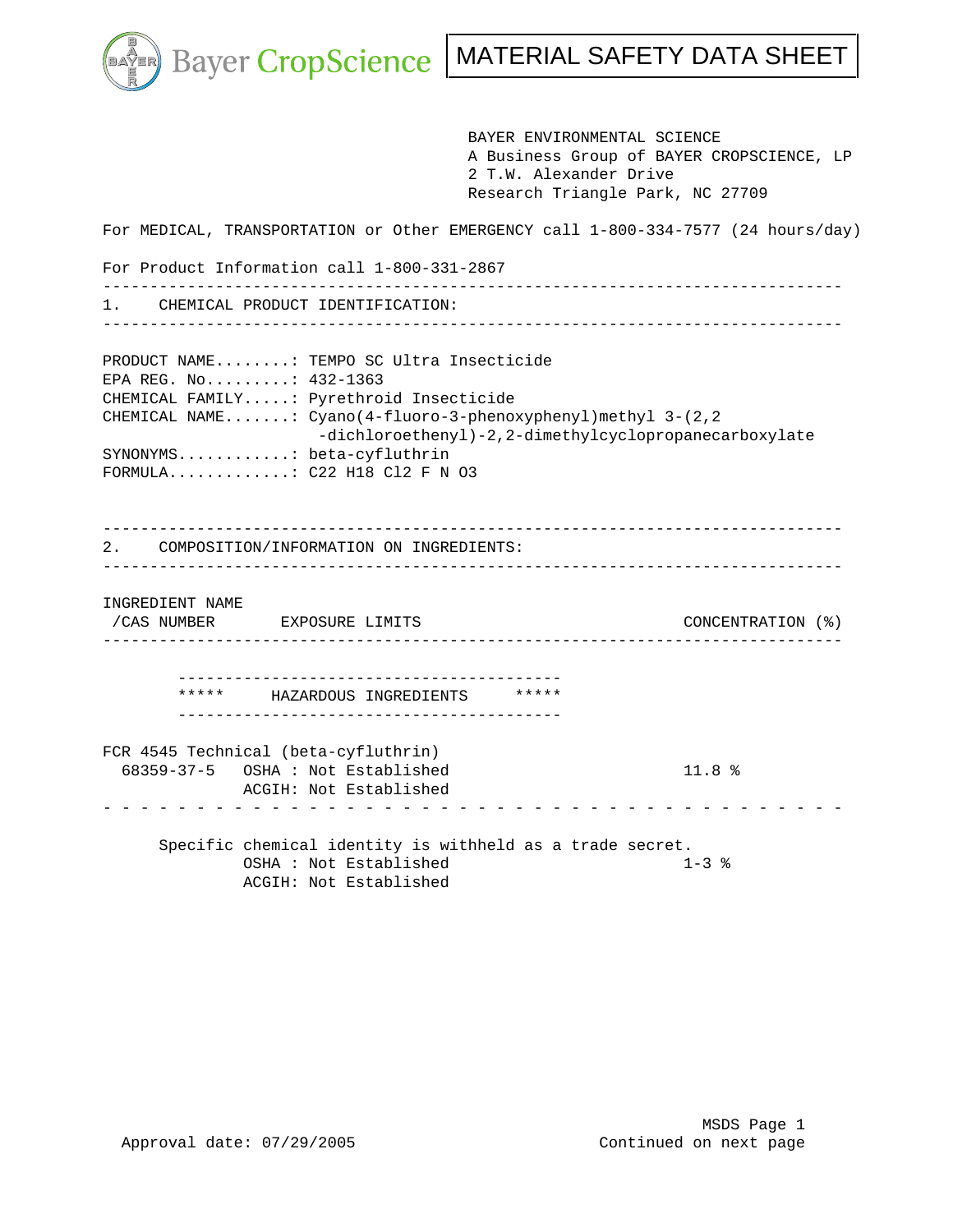# 3. HAZARDS IDENTIFICATION:

# \*\*\*\*\*\*\*\*\*\*\*\*\*\*\*\*\*\*\*\*\*\*\*\*\*\*\*\*\*\*\*\*\*\*\*\*\*\*\*\*\*\*\*\*\*\*\*\*\*\*\*\*\*\*\*\*\*\*\*\*\*\*\*\*\* EMERGENCY OVERVIEW  $\star$  \* \* CAUTION! Color: Beige; Form: Liquid; Off-white to beige \* \* viscous liquid suspension; Odor: Chalky; Harmful if \* \* inhaled; Harmful if absorbed through skin; Causes eye \* \* irritation. \* \*\*\*\*\*\*\*\*\*\*\*\*\*\*\*\*\*\*\*\*\*\*\*\*\*\*\*\*\*\*\*\*\*\*\*\*\*\*\*\*\*\*\*\*\*\*\*\*\*\*\*\*\*\*\*\*\*\*\*\*\*\*\*\*\*

-------------------------------------------------------------------------------

-------------------------------------------------------------------------------

POTENTIAL HEALTH EFFECTS:

ROUTE(S) OF ENTRY.................: Inhalation; Skin Contact; Skin Absorption; Eye Contact

HUMAN EFFECTS AND SYMPTOMS OF OVEREXPOSURE:

ACUTE EFFECTS OF EXPOSURE.....: Skin and mucous membrane irritation may occur from contact with the product and produce symptoms such as itching, stinging, skin reddening or rash. Paresthesia (a tingling or burning sensation on the surface of the skin) may also result from skin contact. These are frequently reported symptoms associated with sufficient dermal exposure to alpha-cyano (Type II) synthetic pyrethroids and normally subside without treatment within 24 hours. The onset of these symptoms usually occurs 2-12 hours after exposure. The effects are temporary and are reversible. Based on the EPA Toxicity Category criteria, this material is mildly toxic by the oral and dermal routes of exposure. In addition, animal studies have shown that it can cause mild irritation to the conjunctiva of the eye with all irritation resolving within 7 days. CHRONIC EFFECTS OF EXPOSURE...: Based on animal studies, no adverse effects or symptoms would be expected from chronic exposure to this material.

CARCINOGENICITY...............: This product is not listed by NTP, IARC or regulated as a carcinogen by OSHA.

MEDICAL CONDITIONS

 AGGRAVATED BY EXPOSURE......: No specific medical conditions are known which may be aggravated by exposure to this product. As with all materials which can cause upper respiratory tract irritation, persons with a history of asthma, emphysema, or hyperreactive airways disease may be more susceptible to overexposure.

------------------------------------------------------------------------------- 4. FIRST AID MEASURES: -------------------------------------------------------------------------------

FIRST AID FOR EYES......: Hold eyelids open and flush with copious amounts of water for 15 minutes. Call a physician if irritation develops or persists

 MSDS Page 2 Approval date: 07/29/2005 Continued on next page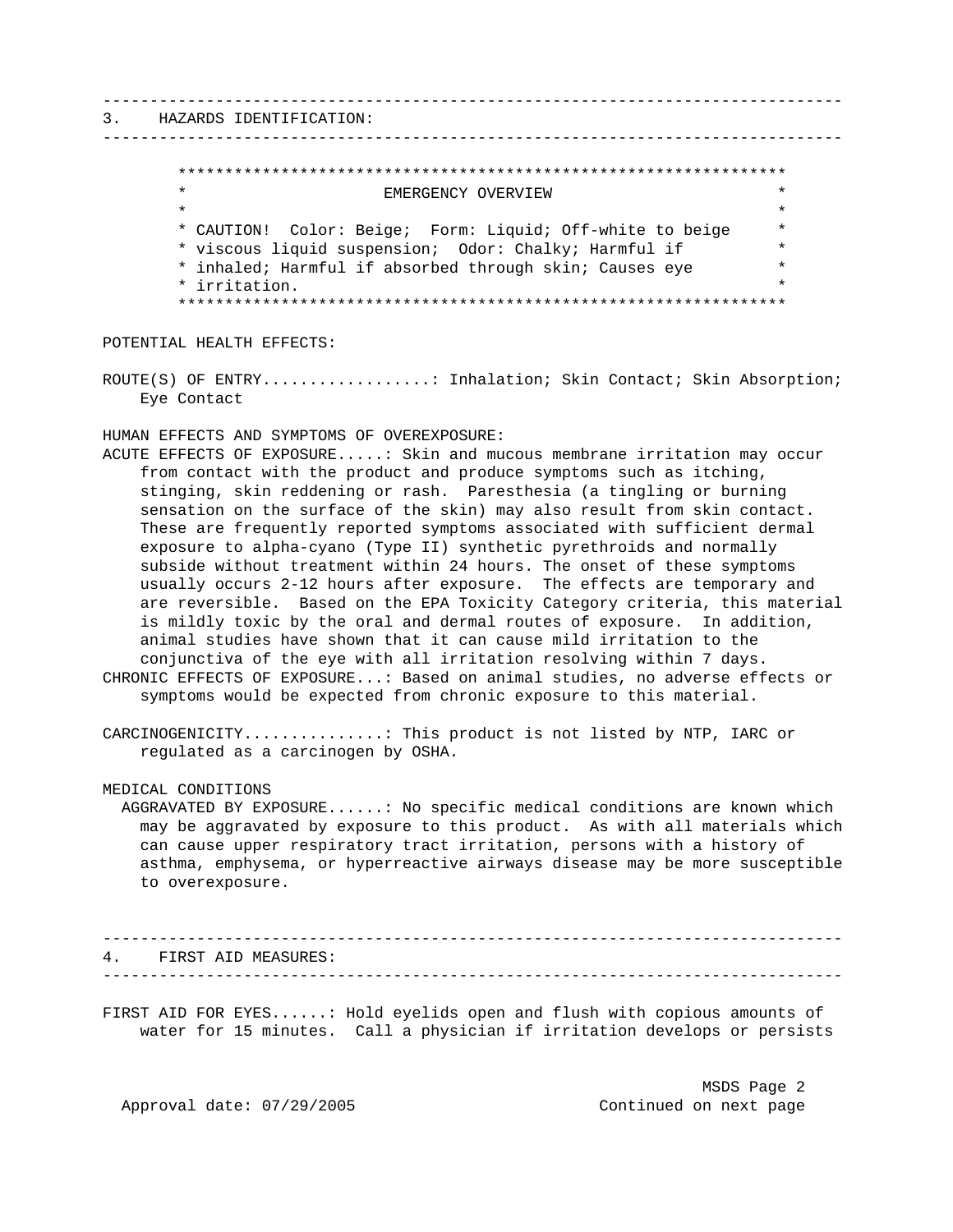#### 4. FIRST AID MEASURES (Continued) -----------------------------------

after flushing.

- FIRST AID FOR SKIN......: Remove contaminated clothing immediately. Wash skin with soap and water, preferably preceded by a waterless hand cleaner. Get medical attention if irritation develops or persists. If signs of intoxication (poisoning) occur, get medical attention immediately.
- FIRST AID FOR INHALATION: If a person is overcome by excessive exposures to aerosols or vapors of this material, remove to fresh air or uncontaminated area. If not breathing, give artificial respiration, preferably mouth-to-mouth. Get medical attention as soon as possible.
- FIRST AID FOR INGESTION.: If ingestion is suspected, call a physician or poison control center. Drink one or two glasses of water and induce vomiting by touching back of throat with finger, or, if available, by administering syrup of ipecac. If syrup of ipecac is available, administer 1 tablespoonful (15 mL) of syrup of ipecac followed by 1 to 2 glasses of water. If vomiting does not occur within 20 minutes, repeat the dose once. Do not induce vomiting or give anything by mouth to an unconscious person.
- NOTE TO PHYSICIAN.......: ANTIDOTE: No specific antidote is available. Treat victim symptomatically. Published data indicate vitamin E acetate can prevent and/or mitigate symptoms of paresthesia caused by synthetic pyrethroids. In case of poisoning, call the number on page 1.

------------------------------------------------------------------------------- 5. FIRE FIGHTING MEASURES: -------------------------------------------------------------------------------

FLASH POINT.....................: Greater than 200 F (93 C) EXTINGUISHING MEDIA.............: Water; Foam; Dry Chemical SPECIAL FIRE FIGHTING PROCEDURES: Keep out of smoke. Cool exposed containers with water spray. Fight fire from upwind position. Use self-contained breathing equipment. Contain runoff to prevent entry into sewers or waterways. Equipment or materials involved in pesticide fires may become contaminated.

------------------------------------------------------------------------------- 6. ACCIDENTAL RELEASE MEASURES: -------------------------------------------------------------------------------

SPILL OR LEAK PROCEDURES..........: Isolate area and keep unauthorized people away. Do not walk through spilled material. Avoid breathing vapors and skin contact. Remove sources of ignition if combustible or flammable vapors may be present and ventilate area. Wear proper protective equipment. Dike contaminated area with absorbent granules, soil, sand, etc. If large spill, material should be recovered. Small spills can be absorbed with absorbent granules, spill control pads, or any absorbent material. Carefully sweep up absorbed spilled material. Place in covered container for reuse or disposal. Scrub contaminated area with soap and water. Use dry absorbent materials such as clay granules to absorb and

 MSDS Page 3 Approval date:  $07/29/2005$  Continued on next page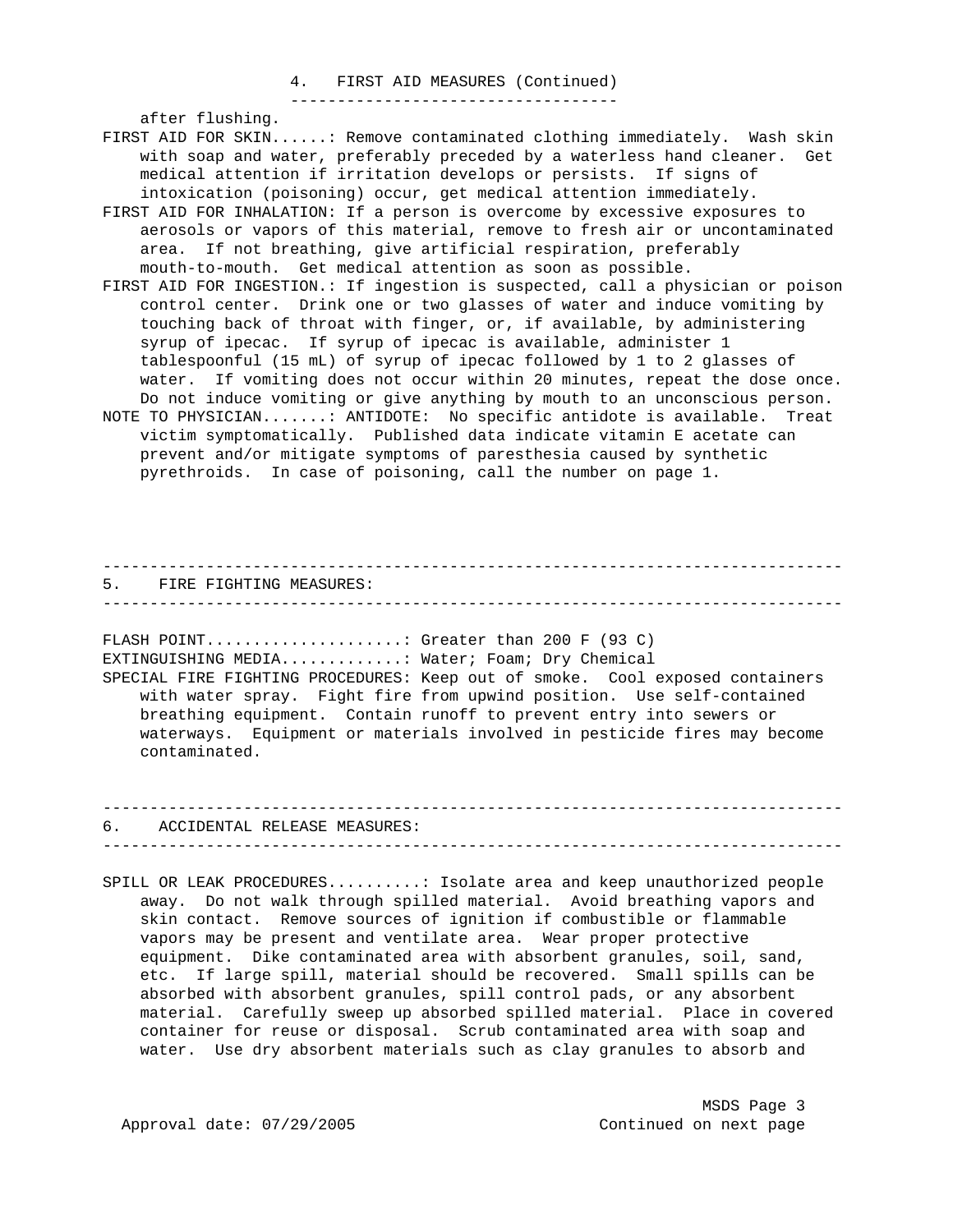## 6. ACCIDENTAL RELEASE MEASURES (Continued)

 collect wash solution for proper disposal. Contaminated soil may have to be removed and disposed. Do not allow material to enter streams, sewers, or other waterways or contact vegetation.

--------------------------------------------

------------------------------------------------------------------------------- 7. HANDLING AND STORAGE: ------------------------------------------------------------------------------- STORAGE TEMPERATURE(MIN/MAX): 0 F/30 day avg. not to exceed 100 F SHELF LIFE..................: Time/temperature-dependent. Contact Bayer for specific information. SPECIAL SENSITIVITY.........: Not established HANDLING/STORAGE PRECAUTIONS: Store in a cool, dry area designated specifically for pesticides. ------------------------------------------------------------------------------- 8. PERSONAL PROTECTION: ------------------------------------------------------------------------------- EYE PROTECTION REQUIREMENTS........: Goggles should be used to prevent liquid from getting into eyes. SKIN PROTECTION REQUIREMENTS.......: Avoid skin contact. Wear long sleeves and trousers. HAND PROTECTION REQUIREMENTS.......: Chemical-resistant gloves such as neoprene VENTILATION REQUIREMENTS...........: Control exposure levels through the use of general and local exhaust ventilation. RESPIRATOR REQUIREMENTS............: When respiratory protection is necessary under the conditions of use, wear a NIOSH-approved organic vapor respirator with dust and mist filter. ADDITIONAL PROTECTIVE MEASURES.....: Clean water and soap should be available for washing in case of eye or skin contamination. Waterless hand cleaner use is often more effective than soap and water. Sensitive areas of the skin and mucous membranes can become contaminated indirectly. Educate and train employees in safe use of the product. Follow all label instructions. Launder clothing separately after use. Wash thoroughly after handling. ------------------------------------------------------------------------------- 9. PHYSICAL AND CHEMICAL PROPERTIES: ------------------------------------------------------------------------------- PHYSICAL FORM.............: Liquid APPEARANCE................: Off-white to beige viscous liquid suspension COLOR.....................: Beige ODOR......................: Chalky MOLECULAR WEIGHT..........: 434.3 (for beta-cyfluthrin) pH .......................: 7-8 BOILING POINT.............: Not established MELTING/FREEZING POINT....: Approx. 20 F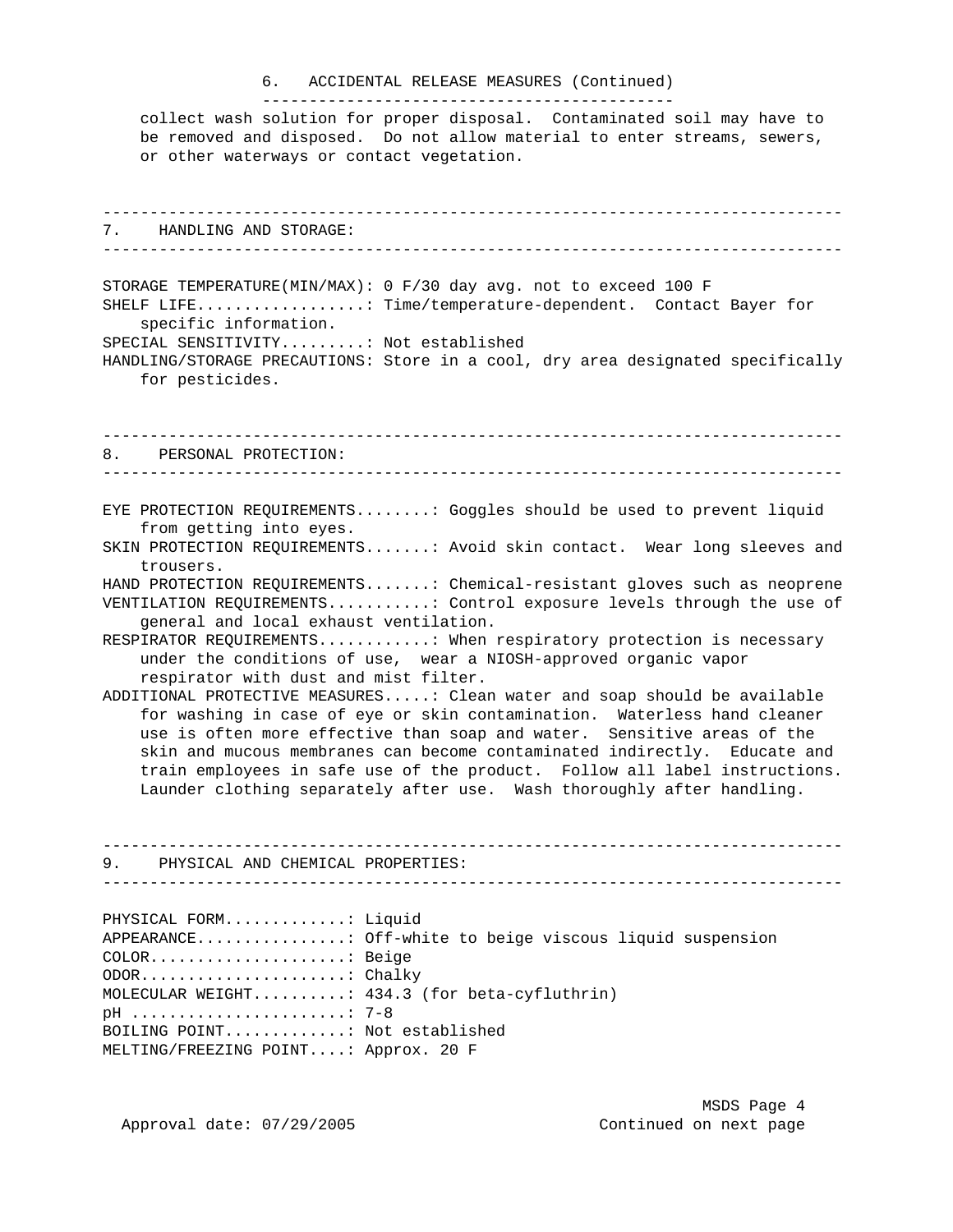#### 9. PHYSICAL AND CHEMICAL PROPERTIES (Continued) -------------------------------------------------

VISCOSITY.................: 1060 cps @ 23 C SOLUBILITY IN WATER ......: Not established SPECIFIC GRAVITY .........: 1.06 @ 20 C/20 C BULK DENSITY..............: Not established VAPOR PRESSURE  $\dots\dots\dots$ : 7.2 x 10-9 mm Hg @ 20 C (for beta-cyfluthrin)

------------------------------------------------------------------------------- 10. STABILITY AND REACTIVITY:

-------------------------------------------------------------------------------

STABILITY..................: This is a stable material. HAZARDOUS POLYMERIZATION...: Will not occur. INCOMPATIBILITIES..........: Alkaline media; reacts with methanol; incompatible with many disinfectants. INSTABILITY CONDITIONS.....: Not established DECOMPOSITION PRODUCTS.....: Not established

------------------------------------------------------------------------------- 11. TOXICOLOGICAL INFORMATION: -------------------------------------------------------------------------------

Only acute studies have been performed on this product as formulated. The non-acute information pertains to the active ingredient, cyfluthrin technical, and its enriched isomer mixture, BAY FCR 4545 technical.

## ACUTE TOXICITY

 ORAL LD50..........: Male rat: 960 mg/kg -- Female rat: 1150 mg/kg DERMAL LD50........: Male and Female Rat: >2000 mg/kg INHALATION LC50....: 4 hr exposure to Liquid Aerosol: Male and Female Rat: >1.72 mg/L (analtyical) -- 1 hr exposure to Liquid Aerosol (extrapolated from 4 hr): Male and Female Rat: >6.88 mg/L (analytical) EYE EFFECTS........: Rabbit: Mild irritation to the conjunctiva was observed with all irritation cleared within 7 days post-treatment. SKIN EFFECTS.......: Rabbit: Not a dermal irritant SENSITIZATION......: Guinea pig: Not a dermal sensitizer SUBCHRONIC TOXICITY...: FCR 4545: In a 13 week dog study, FCR 4545 was administered at dietary concentrations of 10, 60 or 360 ppm. Effects included vomiting and diarrhea after feeding, decreased body weight gain, and motor disturbances in the hind limbs. The no-observed effect-level (NOEL) was 60 ppm. In a 13 week study using rats, FCR 4545 was administered at dietary concentrations of 30, 125 or 500 ppm. Effects included reduced body weight gains and feed consumption, uncoordinated gait, and skin injuries of the neck and head from excessive preening due to the local irritant effect of the test material. The NOEL was 125 ppm. In a 4 week inhalation study, rats were exposed to FCR 4545 at liquid aerosol concentrations of 0.2, 2.7 or 23.5 mg/m3. Effects observed included ungroomed fur, piloerection, hyper- and hypoactivity, reduced body weight gains, reduced organ weights (thymus and spleen), and hematological changes. The NOEL was 0.2 mg/m3 based on decreased body weight gains. CYFLUTHRIN: In a 3 week dermal toxicity study, cyfluthrin

 MSDS Page 5 Approval date:  $07/29/2005$  Continued on next page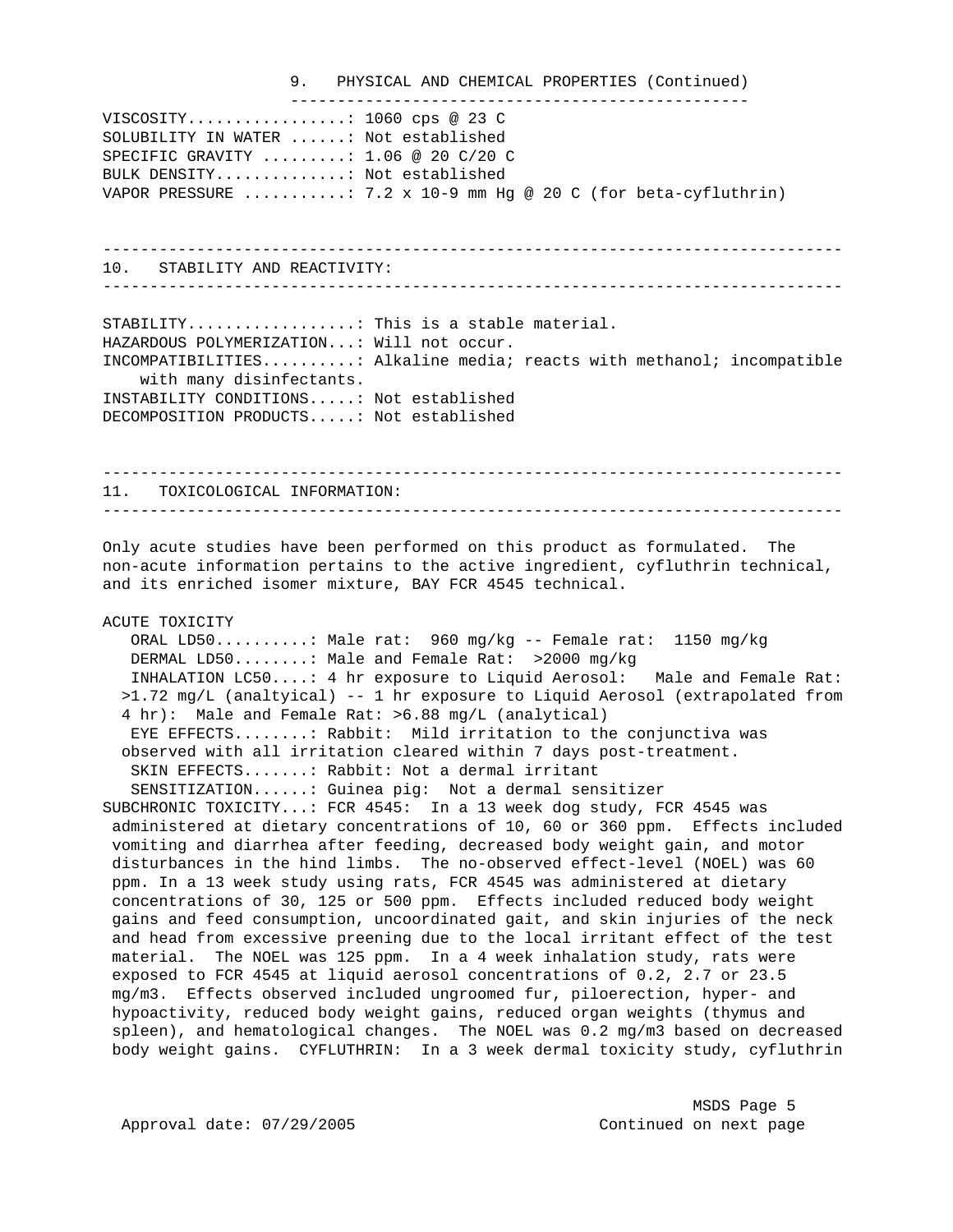#### 11. TOXICOLOGICAL INFORMATION (Continued) -------------------------------------------

 was administered to rats for 6 hours/day at dose levels of 100, 340 or 1000 mg/kg. Animals received a total of 17-18 applications in a period of 22-23 days. An additional control and high-dose group were treated and maintained for 14-15 days following treatment so as to ascertain the extent of recovery. Effects observed included reduced feed consumption, red nasal discharge, urine stains, and findings at the dose site (scabbing, crusty, discolored and raised zones). Histologically, epidermal and dermal alterations in treated skin were observed in animals of the mid- and high-dose groups. Similar, but slightly less severe microscopic alterations were also observed in the high-dose recovery group. The overall NOEL was 100 mg/kg. In a 13 week inhalation study, rats were exposed to cyfluthrin at aerosol concentrations of 0.09, 0.71 or 4.51 mg/m3 for 6 hours/day, 5 days/week. The NOEL was 0.09 mg/m3 based on reduced body weight gains.

CHRONIC TOXICITY......: Cyfluthrin has been investigated in chronic feeding studies using two different strains of rats. In each study, cyfluthrin was administered for 2 years at dietary concentrations ranging from 50 to 450 ppm. Body weight gains were decreased at concentrations of 150 ppm and greater. Changes in clinical chemistries occurred at 450 ppm. In one of the studies, histopathology revealed a numerical increase in mammary gland adenocarcinomas at 450 ppm. This finding was not statistically significant when compared to the controls and is not considered to be compound-related. In each study, the overall NOEL was 50 ppm based on decreased body weight gains. In a 1 year feeding study, dogs were administered cyfluthrin at dietary concentrations of 50, 100, 360 or 650 ppm. Beginning on week 8, the high dose was reduced to 500 ppm for the remainder of the study due to severe clinical neurological symptoms. Body weights were decreased for animals of the high-dose. Neurological findings (gait abnormalities and postural reaction deficits) were observed at doses of 360 and greater. The NOEL was 100 ppm.

CARCINOGENICITY.......: Cyfluthrin was investigated for carcinogenicity in chronic studies using rats and mice at maximum levels of 450 and 800 ppm, respectively. There was no evidence of a carcinogenic potential observed in either species.

MUTAGENICITY..........: In vitro and in vivo mutagenicity studies have been conducted on BAY FCR 4545 technical, all of which are negative. Numerous in vitro and in vivo mutagenicity studies have been conducted on cyfluthrin, all of which are negative.

DEVELOPMENTAL TOXICITY: FCR 4545: In a developmental toxicity study, Bay FCR 4545 technical was administered orally to rats during gestation at doses of 3, 10 or 40 mg/kg. At the lethal and maternally toxic dose of 40 mg/kg, there was a decrease in fetal body weights and an increased incidence of skeletal findings. The NOELs for maternal and developmental toxicity were 3 and 10 mg/kg, respectively. Cyfluthrin: In developmental toxicity studies using rats, cyfluthrin was administered during gestation by oral gavage at doses ranging from 1 to 30 mg/kg. The overall NOEL from these studies for maternal toxicity was 3 mg/kg. No developmental effects were observed at any of the doses tested. In each study, the NOEL for developmental toxicity was equivalent to the highest dose tested. The NOELs for developmental toxicity for the initial study and the subsequent study were 30 and 10 mg/kg, respectively. Rabbits were administered cyfluthrin during gestation by oral gavage at doses ranging from 5 to 180 mg/kg. At maternally toxic levels, there was an increased incidence of post-implantation losses. The overall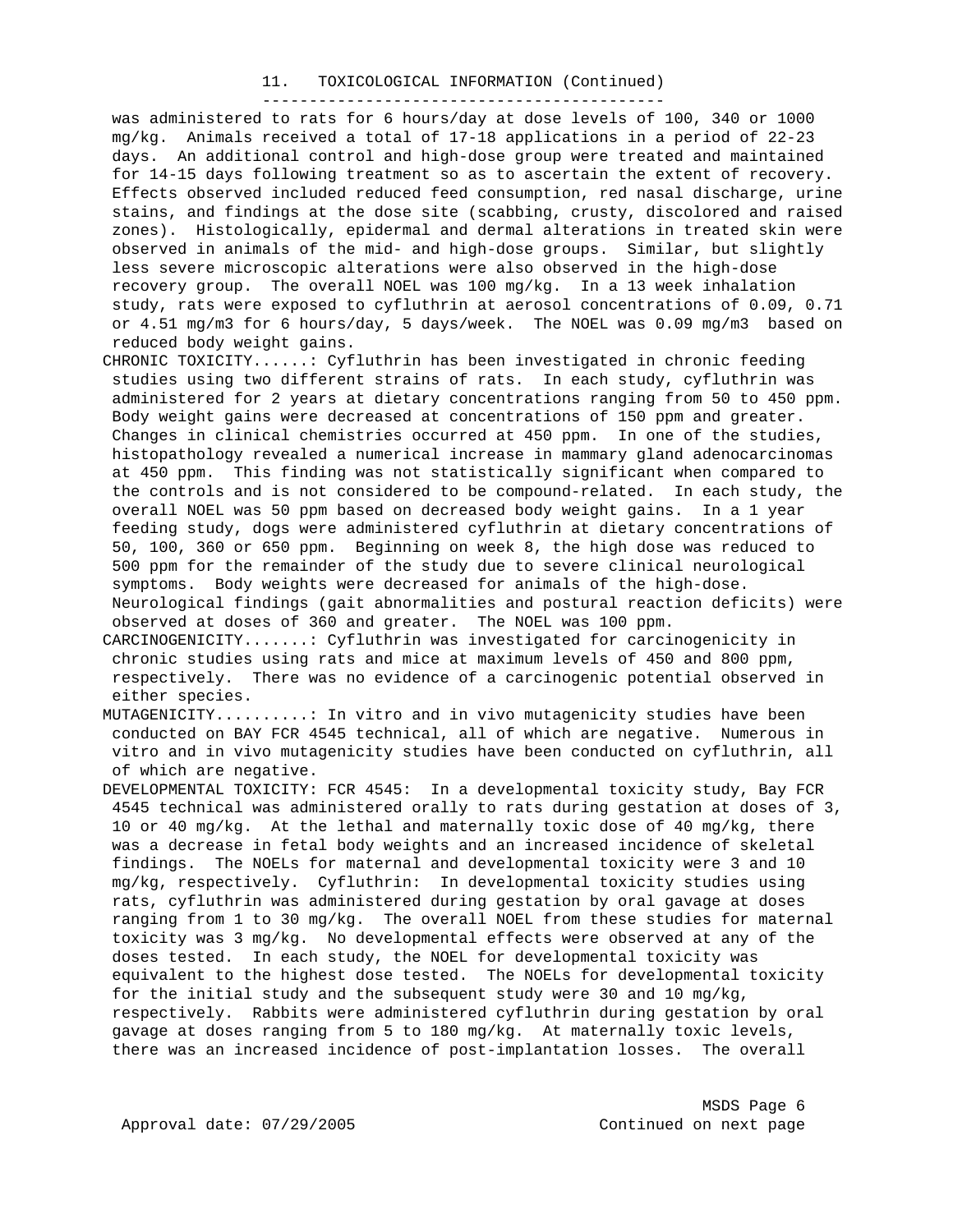#### 11. TOXICOLOGICAL INFORMATION (Continued) -------------------------------------------

 NOEL derived from these studies for both maternal and developmental toxicity was 20 mg/kg. In an inhalation study, rats were exposed during gestation to cyfluthrin at aerosol concentrations of 0.46, 2.55 or 11.9 mg/m3 for 6 hours/day. NOELs for maternal and developmental toxicity were less than 0.46 and 0.46 mg/m3, respectively.

- REPRODUCTION..........: In a reproduction study, cyfluthrin was administered to rats for 3 generations at dietary concentrations of 50, 150 and 450 ppm. Reproductive effects observed at parentally toxic levels included reductions in viability, lactation, litter size, feed consumption, and pup birth weights and body weight gains. Coarse tremors were observed in some offspring at 450 ppm. The NOEL for both parental and reproductive effects was 50 ppm. In another reproduction study, cyfluthrin was administered to rats for 2 generations at dietary concentrations of 50, 125 or 400 ppm. Coarse tremors occurring in conjunction with parental toxicity were observed in the offspring in the mid- and high-dose groups. Based on this finding, the neonatal NOEL was 50 ppm. The NOELs for parental and reproductive toxicity were 50 and 400 ppm, respectively.
- NEUROTOXICITY ........: Numerous neurotoxicity studies have been conducted on cyfluthrin. Oral gavage studies using hens have indicated that at extremely high dose levels (5000 mg/kg), minimal nerve damage occurs. When rats were administered cyfluthrin daily at oral doses of 40 to 80 mg/kg for 14 days, minimal nerve effects were seen. These effects were completely reversible within a 3 month recovery period. In dermal and inhalation studies which are relevant to field exposure, there was no evidence of delayed neurotoxicity in hens. In a special investigative study, litters of neonatal mice (10 days of age) and their mothers were exposed to aerosol concentrations of 5, 15, or 50 mg/m3 for 6.3 hours/day for 7 successive days. Motor activity was measured in the offspring at 4 months of age (approximately 3.5 months post-exposure). At 50 mg/m3, all of the offsprings died or were sacrificed in a moribund state following the first exposure. Mortalities were not observed at any of the other levels. Clinical symptoms were observed immediately after exposure in young mice at 15 mg/m3, and included decreased motility, temporary scratching, and tonic convulsions. There was an increase in motor activity in mice at 15 mg/m3. Histopathological investigations did not reveal any treatment-related findings in mice at the age of 4 months.

| 12. | ECOLOGICAL INFORMATION: |
|-----|-------------------------|
|     |                         |

This product is extremely toxic to fish and aquatic invertebrates, and is highly toxic to bees. Bayer will provide a summary of specific data upon written request. As with any pesticide, this product should be used according to label directions and should be kept out of streams, lakes and other aquatic habitats of concern. In event of a spill emergency the number on page 1.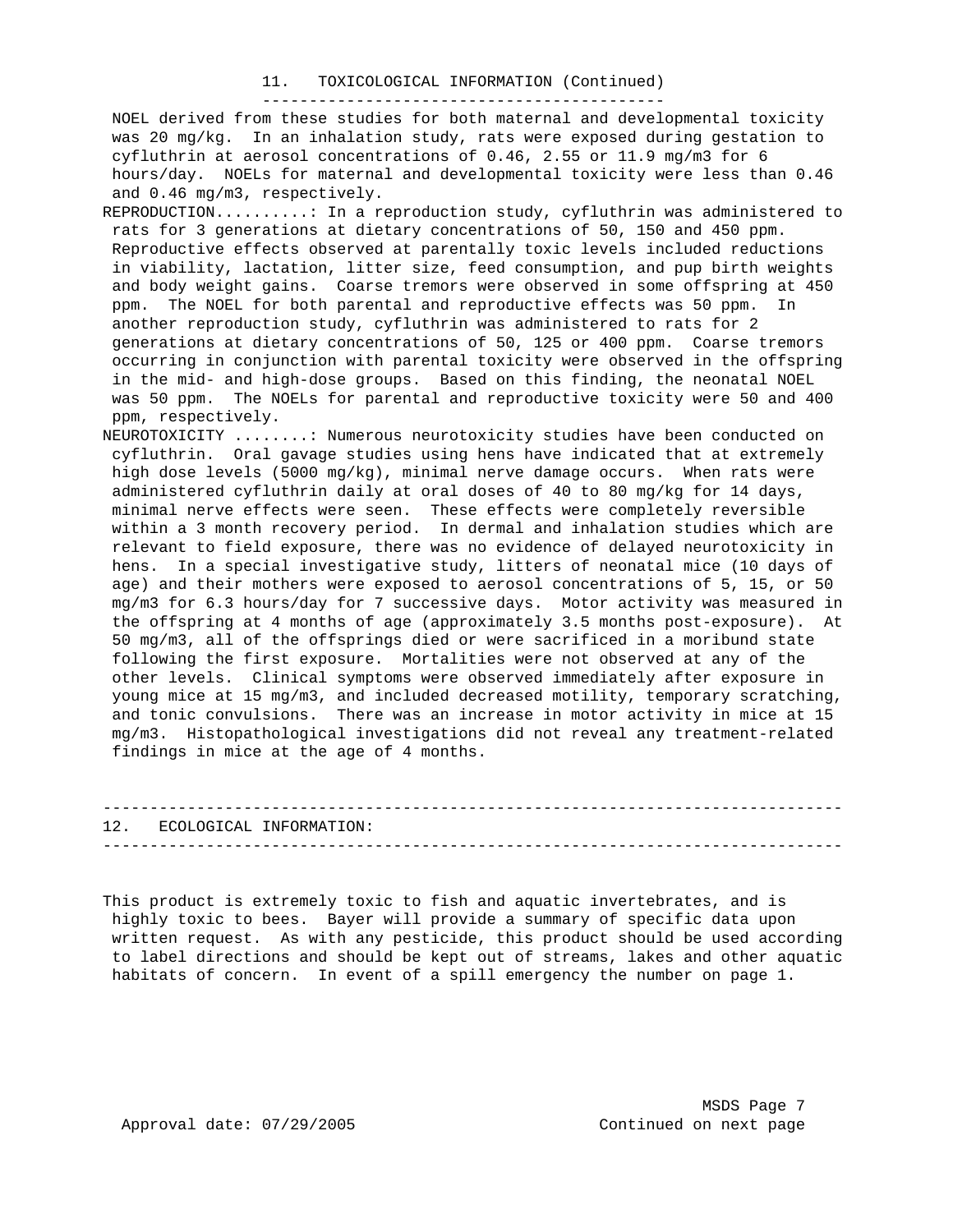------------------------------------------------------------------------------- 13. DISPOSAL CONSIDERATIONS ------------------------------------------------------------------------------- WASTE DISPOSAL METHOD.......: Follow container label instructions for disposal of wastes generated during use in compliance with the FIFRA product label. In other situations, bury in an EPA approved landfill or burn in an incinerator approved for pesticide destruction. EMPTY CONTAINER PRECAUTIONS.: Do not reuse container without written permission and instructions from Bayer. Empty, clean and dispose in accordance with state and local laws. ------------------------------------------------------------------------------- 14. TRANSPORTATION INFORMATION: ------------------------------------------------------------------------------- TECHNICAL SHIPPING NAME........: beta-Cyfluthrin FREIGHT CLASS PACKAGE..........: Insecticides, NOI, NMFC 102100 PRODUCT LABEL..................: Not noted DOT (DOMESTIC SURFACE) ---------------------- HAZARD CLASS OR DIVISION ......: Non-Regulated It is not expected that a mist or vapor hazard would exist from the normal transportation of this liquid substance. IMO / IMDG CODE (OCEAN) ----------------------- HAZARD CLASS DIVISION NUMBER...: Non-Regulated ICAO / IATA (AIR) ----------------- HAZARD CLASS DIVISION NUMBER...: Non-Regulated ------------------------------------------------------------------------------- 15. REGULATORY INFORMATION: ------------------------------------------------------------------------------- OSHA STATUS.................: This product is hazardous under the criteria of the Federal OSHA Hazard Communication Standard 29 CFR 1910.1200. TSCA STATUS.................: This product is exempt from TSCA Regulation under FIFRA Section 3 (2)(B)(ii) when used as a pesticide. CERCLA REPORTABLE QUANTITY..: No components listed.

MSDS Page 8

Approval date: 07/29/2005 Continued on next page